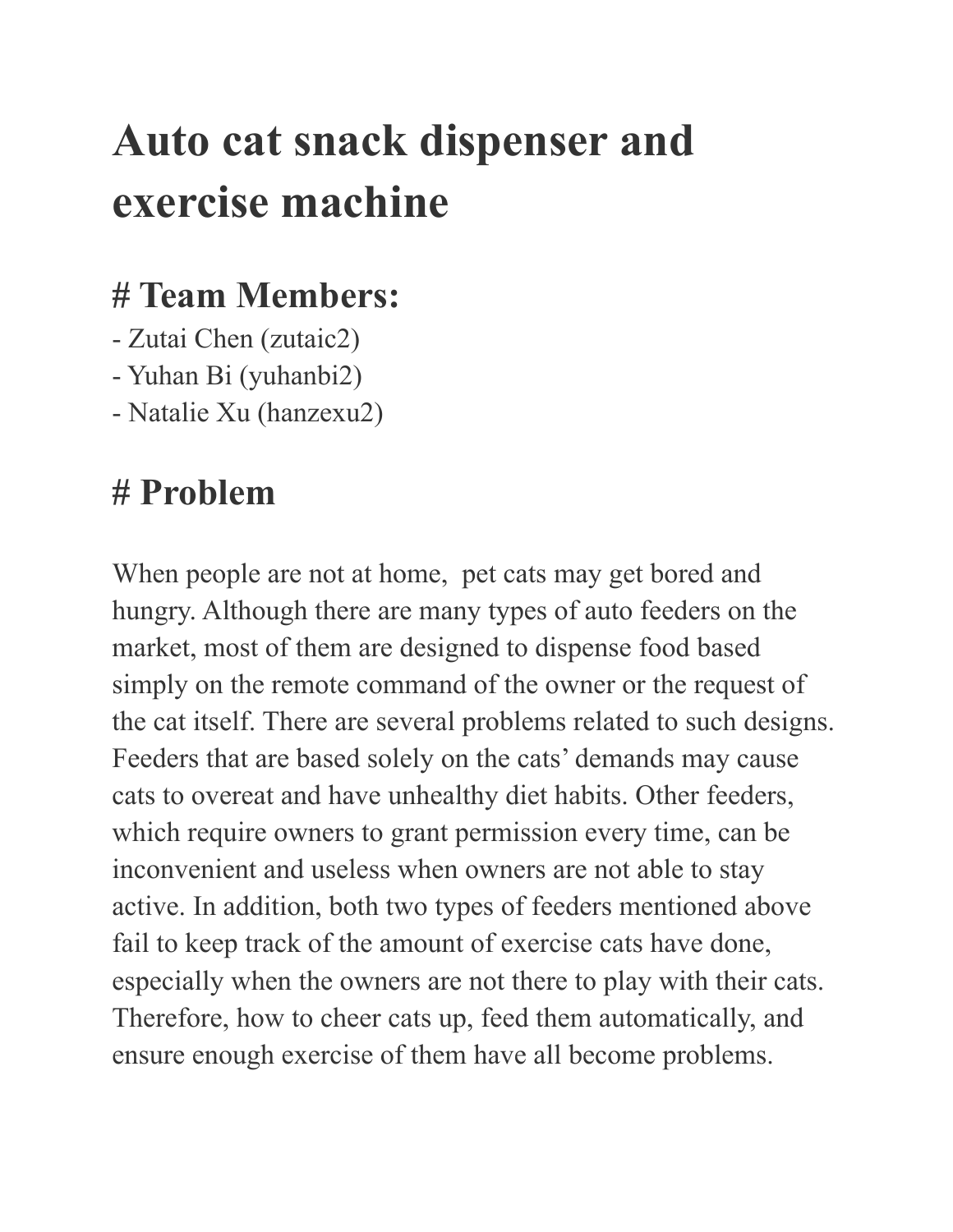# **# Solution**

To solve the three problems mentioned above, we are planning to design an auto cat snack dispenser and exercise machine. This cat feeder toy project involves two crucial parts: a movement detection unit, an entertainment unit, and a snack dispenser. It can attract cats' attention and lead them to do exercise, and it can also detect cats' movements and record how many exercises cats have done. After the cats have done enough exercises, this device will start to drop food for them.

## **# Solution Components**

**## Subsystem 1**: The entertainment unit

We plan to use a red laser pointer to attract cats' attention. This red laser pointer will be attached to the ceiling, which can be turned on once the infrared sensor detects cats' approaching. Once the laser pointer is turned on, the system starts to record cats' movements.

#### **## Subsystem 2**: The movement detection unit

We will use four types of sensors to detect cats' movement. Three sensors will be placed in a special cat collar except for the infrared sensor, which will be placed on the dispenser.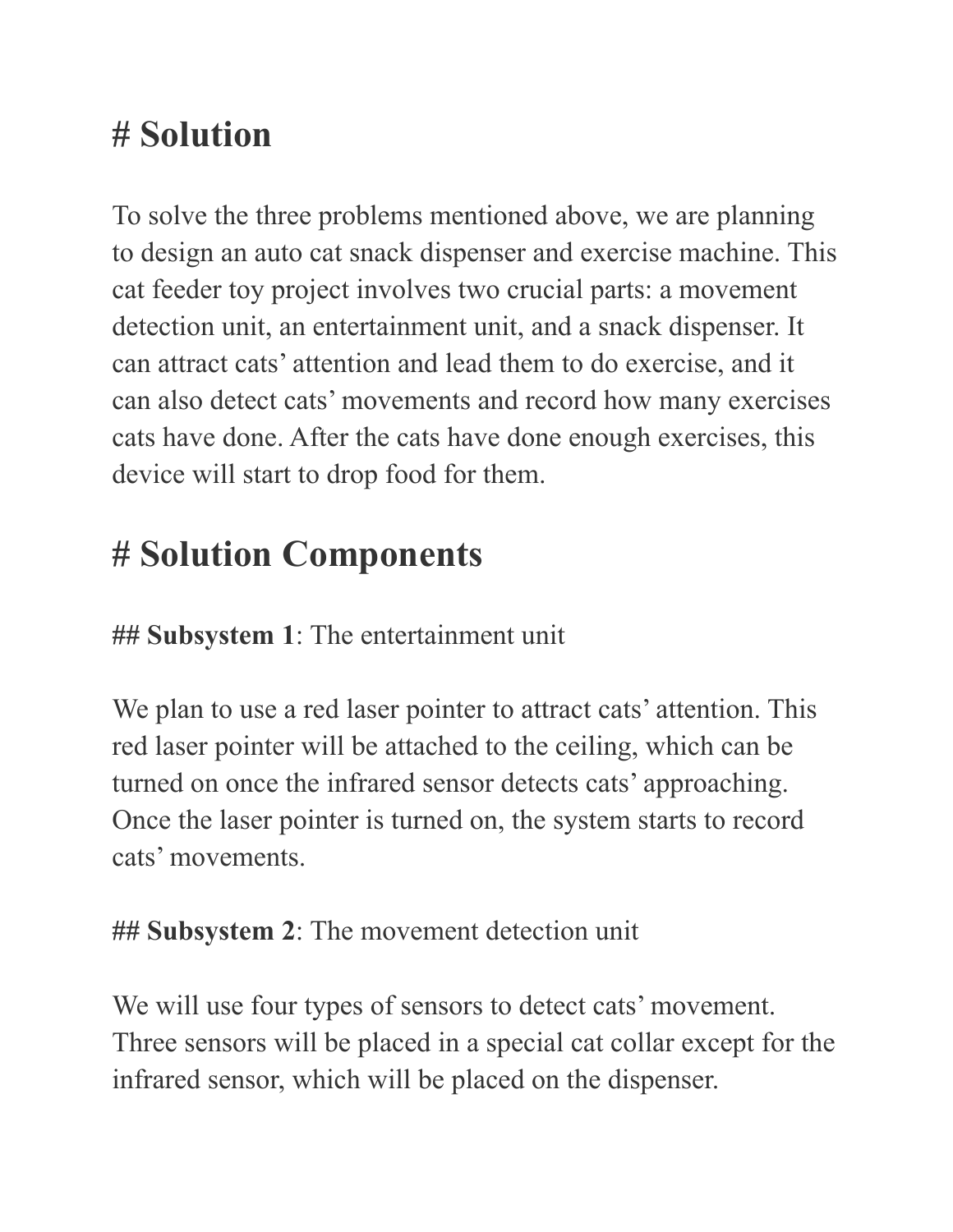**Gyroscope**: This sensor is to measure the angular rotational velocity and acceleration of cats.

**Gravity sensors**: This sensor measures cats' movement in a vertical direction. When cats jump up on the table, their movements can also be recorded.

**Accelerometers**: This sensor is to ensure that cats are physically doing exercises. It can measure the acceleration of our cats. **Infrared sensors**: This sensor is used to detect if cats approach the machine. It turns on the machine when the cat is seeking snacks under it.

**## Subsystem 3**: The snacks dispenser

After enough exercises are recorded, snacks will be dispensed. This subsystem ensures a fixed amount of snacks is dispensed each time. The system then halts for a period of time until the next activation becomes available.

#### **# Criterion For Success**

- The machine turns itself on and activates the entertainment subsystem when a cat is seeking food under the dispenser.
- If the cat does not react to the entertainment system after a short period of time, the machine turns off automatically and waits for the next activation.